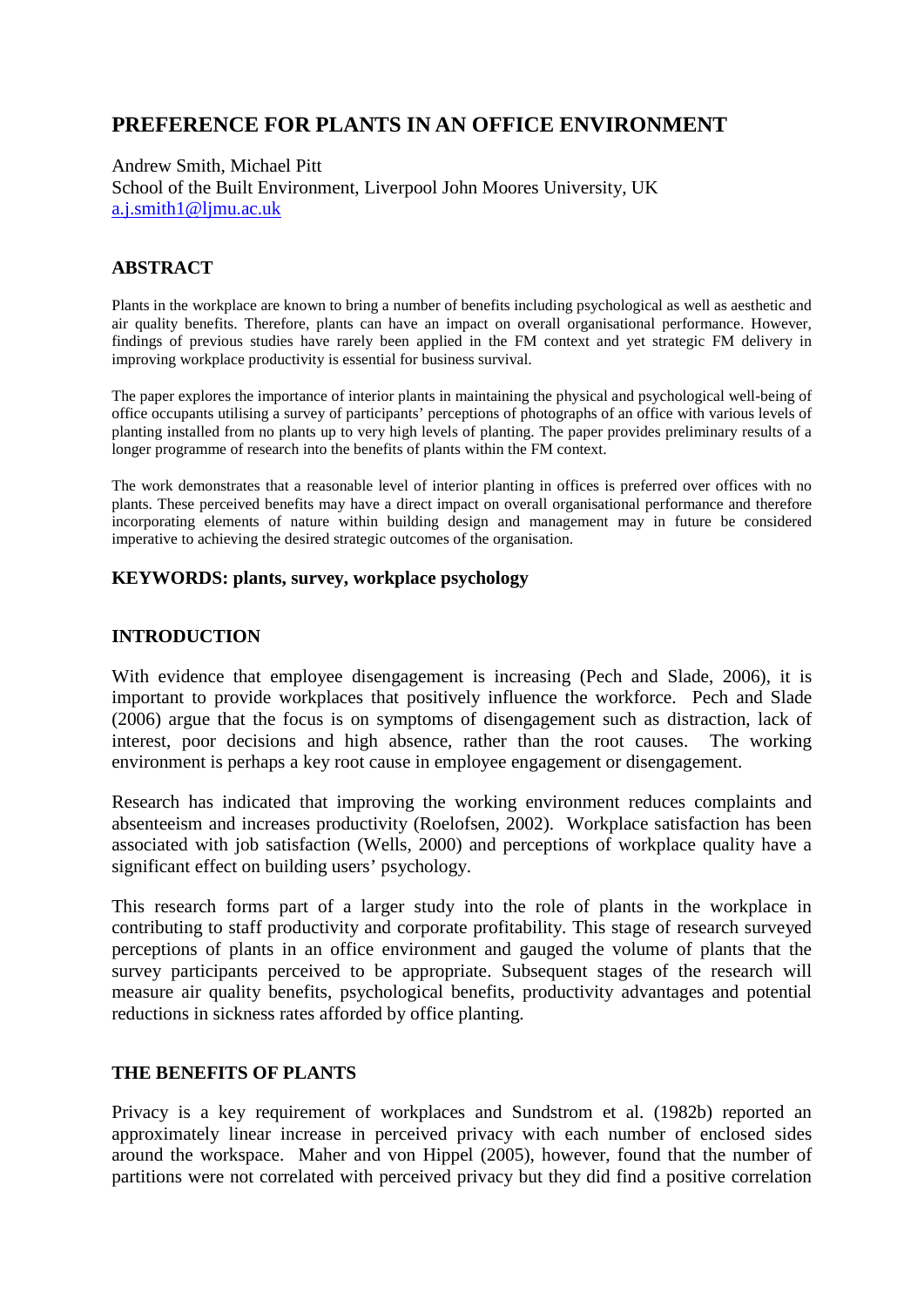between the height of partitions and perceived privacy. Sundstrom et al. (1982a) reported that office workers moving from enclosed to open-plan offices perceived a reduction in privacy, the most important component being the ability to hold confidential conversations. They found a parallel between physical workspace enclosure and privacy satisfaction. Their results led to extra panels being installed at workstation entrances to limit visibility and absorb sound.

However, Goodrich (1982) points out that some design solutions might unintentionally reduce perceived privacy by creating more spatial privacy. Partitions make individuals blind to their surroundings. Noises and movements outside are sudden and unanticipated, making them more distracting (Goodrich, 1982). Maher and von Hippel (2005) also found that, although higher partitions provide visual privacy, they may fail to block noise. Like Goodrich, they suggest that this noise may be more intrusive when employees do not have visual cues to determine the locus of the noise.

Duvall-Early and Benedict (1992) completed a survey of perceived privacy. They found that those working in private workspaces felt they could better use their abilities, had better perceptions of accomplishment and were able to keep busy all the time. A study of private offices with interior glass panels (Goodrich, 1982) found that these create a fishbowl effect. The glass invites passers by to look in making users feel exposed, and constantly distracted. Circulation routes are also a consideration in perceived privacy. Although Kupritz (1998) found support for partitions, these were considered less important than having minimal traffic routed through the worker's area and the workspace being located away from the main traffic flow. The engineers studied perceived that loss of production time and mistakes occur due to distractions (Kupritz, 1998).

There are, however, positive distractions, such as trees, plants and water (James, 2007) that may be incorporated into buildings to improve workplace quality, privacy and productivity. Goodrich (1982) also advocates using large plants to increase privacy perceptions. He states that workers agreed that plants made the office more pleasant and informal and this seemed to reduce their need for high privacy levels. Shibata and Suzuki (2002) found that peoples' mood may be affected by plants although they concluded that further research was necessary. Serpa and Muhar (1996) found that plants can be used to influence spatial perceptions outdoors in that smaller trees and light texture can be used to enlarge an open space while large trees with coarse texture have the opposite effect. These results may be relevant to the indoor environment in the selection of office plants.

Kaplan (1993) asserted that those with a view of nature such as trees and greenery were more satisfied and that even a short exposure to a natural setting can serve a restorative function. Kaplan states: 'Those with a view of nature felt less frustrated and more patient, found their job more challenging, expressed greater enthusiasm for it, and reported higher life satisfaction as well as overall health' (Kaplan, 1993).

Kaplan (1993) suggests that having natural areas at the workplace can be useful for views or direct involvement such as lunch areas and areas to walk. Bringing nature into buildings is becoming increasingly popular with the use of landscaped atria and "streets" within buildings.

Larsen et al. (1998) add support for workplace plants, finding that office plants increased participants' perceptions of office attractiveness and comfort. Surprisingly, however, they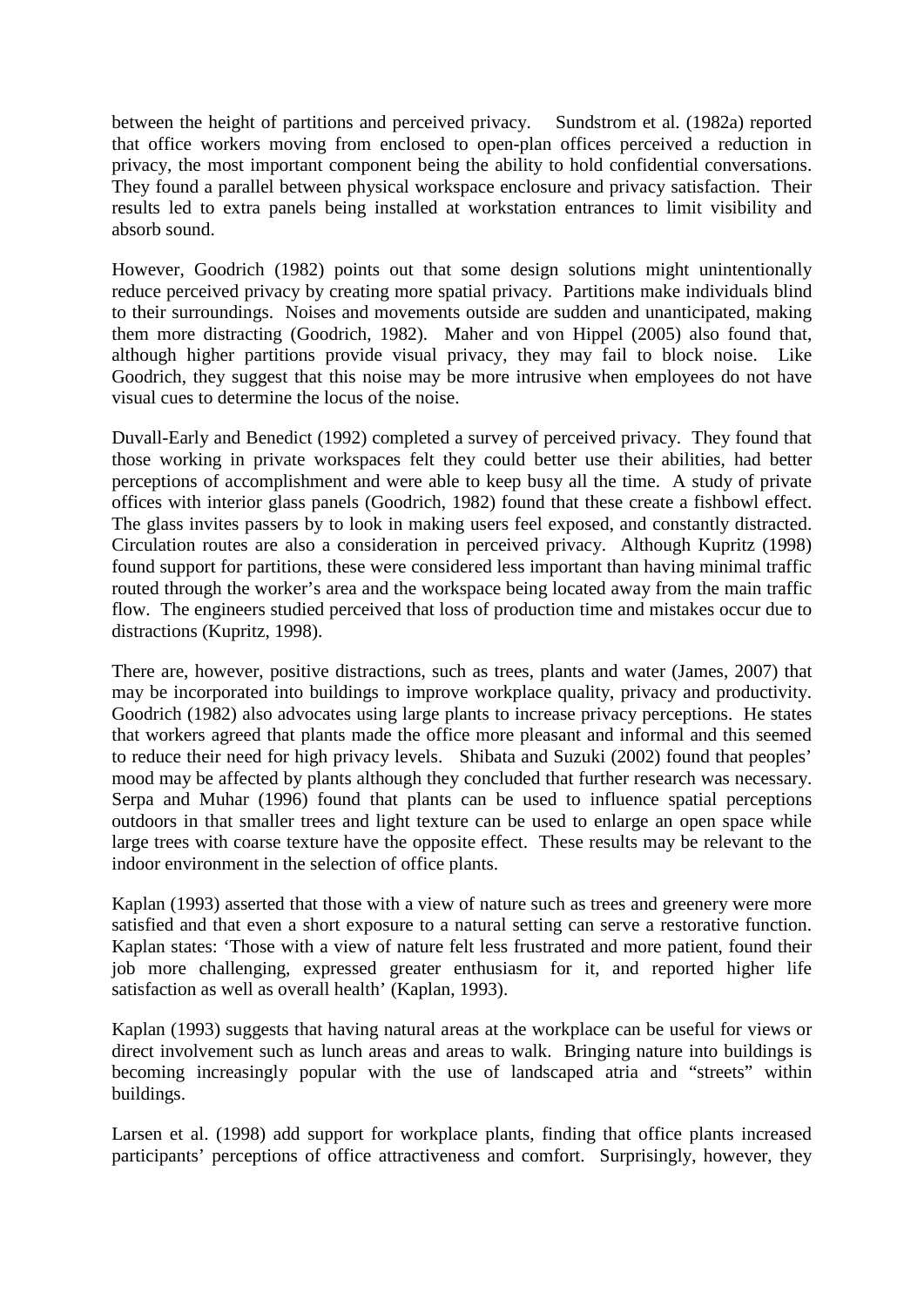found that productivity reduced with greater numbers of plants. They suggest this may be due to the repetitive nature of the task.

In Shibata and Suzuki's (2002) research on the effect of foliage plants on task performance and mood they noticed perceptual differences according to gender. Females found plants less distracting and they had greater feelings of familiarity towards the plants than did the male subjects.

As well as psychological benefits, indoor plants improve air quality within the workplace (Young, 1998). Air quality benefits include improving relative humidity and reducing Volatile Organic Compounds (VOCs), which in low concentrations can cause skin irritation and dry throats but in higher concentrations are linked to cancer. Plants also remove carbon dioxide from the air and produce oxygen. Carbon dioxide in offices can cause tiredness and fatigue, which will be reduced by greater oxygen concentration. Plants remove airborne particles, which were found in a recent study (He et al., 2007) to be produced in significant concentrations from office printers.

Wolverton (1985), during research for NASA into air quality in space stations and energy efficient buildings on Earth, demonstrated the ability of common plants such as spider plants and golden pothos to remove indoor pollutants such as formaldehyde and carbon monoxide.

# **METHOD**

A survey was constructed to examine participants' perceptions of an office space using photographs of the office with various different levels of planting installed. The selected office had an area of approximately 32 square metres, with about 24 square metres visible in the photographs. The office contained three desks (two of which were visible in the photographs), a book case, two filing cabinets and a small desk pedestal. A laptop PC, telephone and diary were placed on one of the desks.

The office was decorated in neutral colours, with a light green carpet, chairs and desk dividers. A map of Scotland was positioned on the wall facing the camera, a pin board on the left wall and a fluorescent strip light on the ceiling. One of the two windows was visible in the photographs but the angle of the shots made it impossible to determine what view could be seen from the window.

The conditions tested in the survey were:

- No plants
- Minimal planting
- Low planting
- Medium low planting
- Medium planting
- Medium high planting
- High planting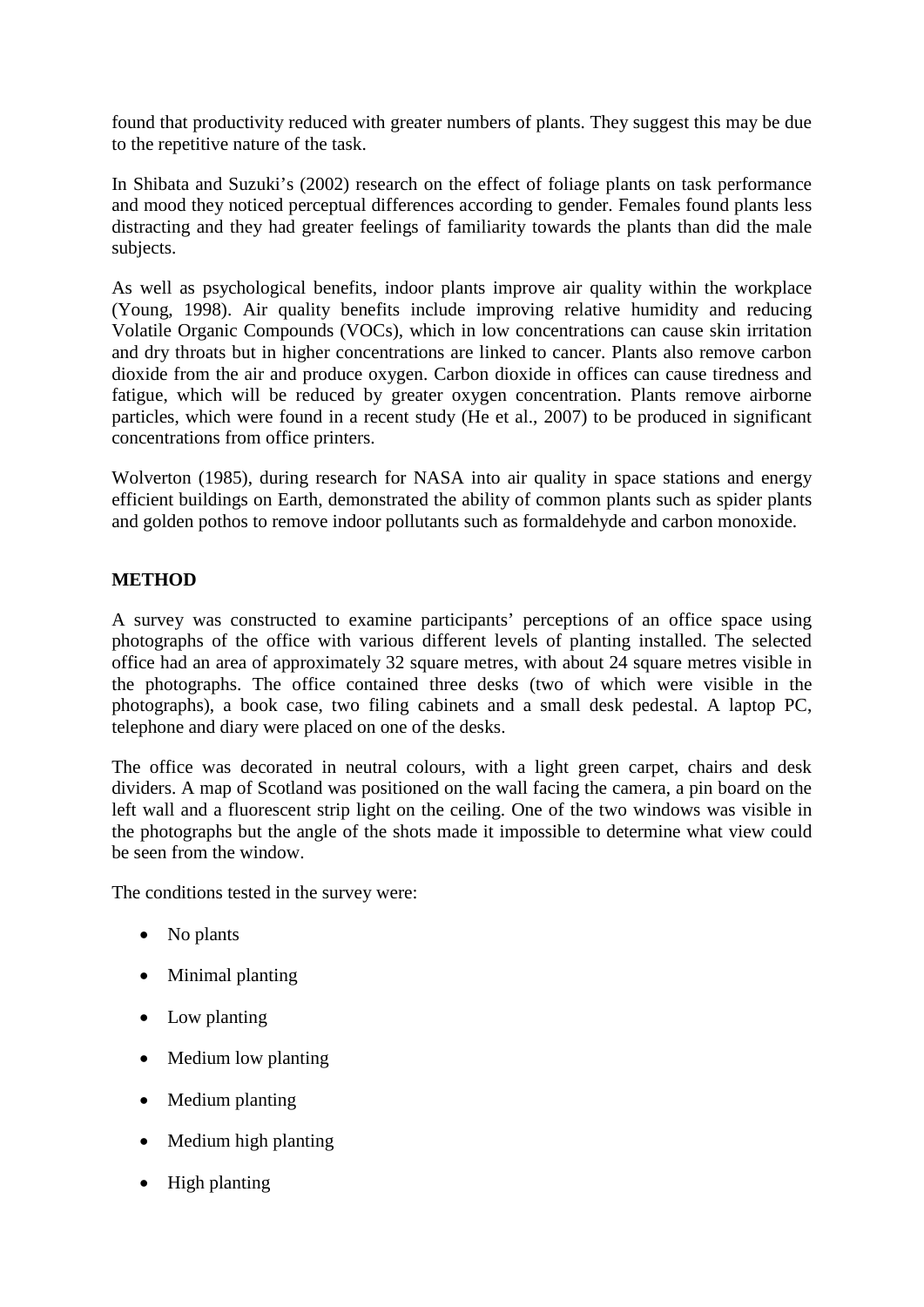• Very high planting

The no plants condition was a photograph of the office containing only the above items. The other photographs included plants as follows: Minimal (1 plant), low (2 plants), medium low (3 plants), medium (5 plants), medium high (8 plants), high (12 plants) and very high (13 plants). Example images used in the survey are shown in figure 1.

# Figure 1: Example photographs used in the study



The survey began with some demographic questions on age, gender and occupation. Participants were asked to go through the survey one page at a time without moving on to subsequent pages before completing the current page. The second page of the survey contained the photograph of the no plants condition with two questions requiring a yes or no response; "do you like this office?", and "would you feel comfortable?"

The following pages contained the photographs of the other plant conditions with two questions requiring a yes or no response; "would you be comfortable now?", and "is it better than the last office?"

The final page asked several questions around whether or not participants had previously considered plants in the workplace, if they would prefer air quality to be managed using mechanical methods or natural methods (plants), if they have been a smoker in the last 12 months and if they felt this exercise was pointless. Those who answered yes were asked to complete a follow-up question: "do you still feel the same after answering all the questions?" Participants were also asked to go back through all the photographs and, using the no plants condition as a benchmark of five out of ten, rate the other photographs out of ten according to their preference. For simplicity any ratings given that were not whole numbers were rounded up or down to the nearest whole number.

Participants consisted mainly of students from the School of the Built Environment at Liverpool John Moores University but also a range of other participants in other occupations. The participants were not informed as to the purpose of the research.

A total of 181 surveys were distributed and 124 of these were returned, ten of which were unusable due to ambiguous or incomplete responses, giving a response rate of 63% (114). Of these respondents 27 (24%) were female, 82 (72%) were male and 5 (4%) declined to specify. Students made up 85 (75%) of the respondents, 4 (3%) were employed with the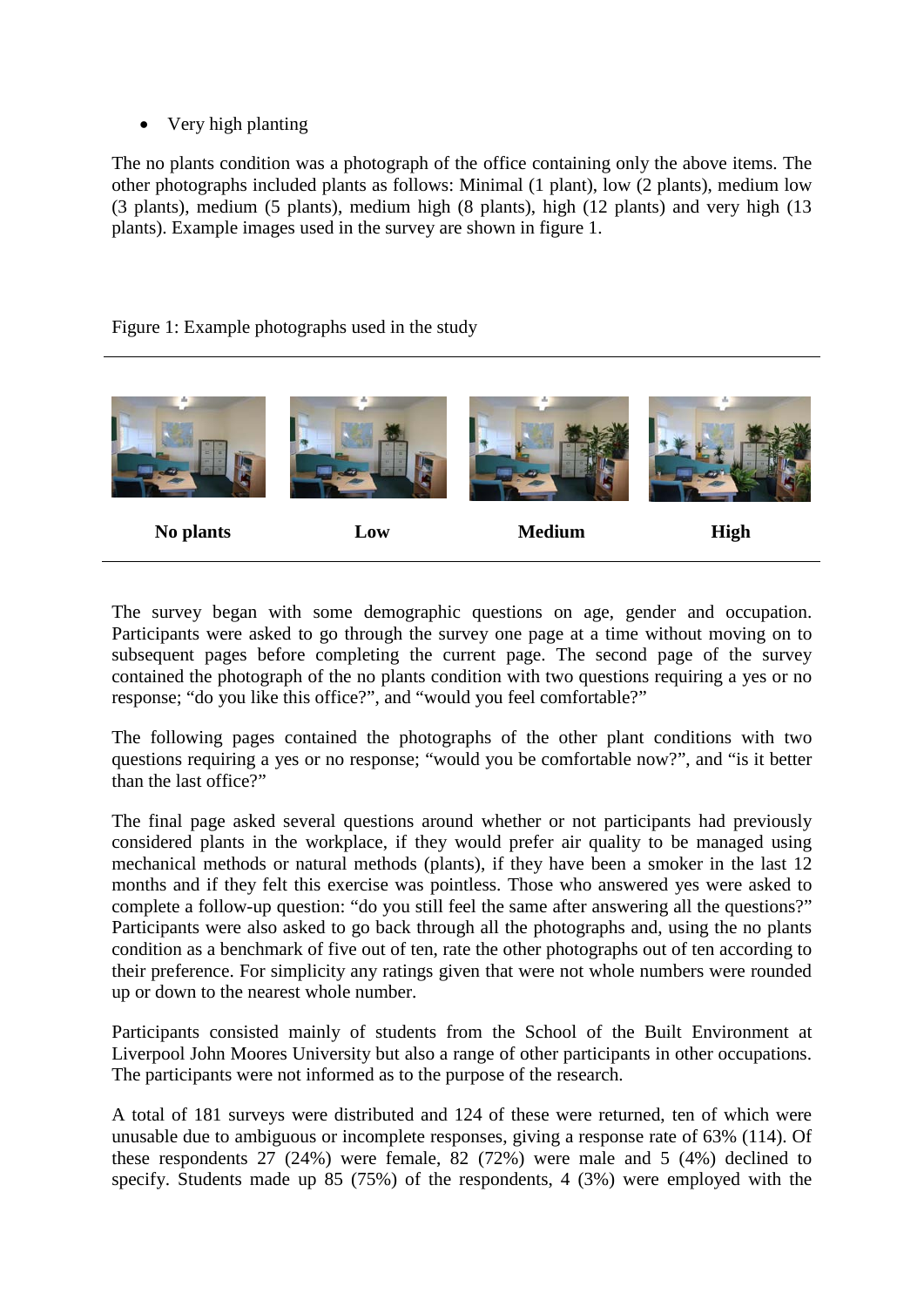majority of their time spent in an environment other than an office and 22 (19%) were employed with the majority of their time spent in an office. One (1%) respondent indicated they were employed in a FM or property related role and 2 (2%) were retired.

The majority of respondents (87, 76%) were in the 16-30 age group. The 31-45 age group accounted for 16 (14%) of the respondents, with 8 (7%) in the 46-60 age group, 1 (1%) in the 61-70 age group and 2 (2%) declining to specify their age.

## **RESULTS**

The results of the questions relating to the eight photographs are shown in table 1. The answers to the yes or no questions indicate that the general preference is for photograph 3, which was the low condition. However, the average ratings show the preferred photograph to be number 4 (5.95), the medium-low condition. Photograph 5, the medium condition is also rated higher on average (5.23) than the benchmark (5.00), which is photograph 1, the no plants condition. This would indicate there is a general preference for a reasonable number of plants rather than no plants, although if too many are present, this reduces the feeling of comfort within the workplace.

|                | Do you like this office?         |                | <b>Would you feel</b><br>comfortable? |                |                     |  |
|----------------|----------------------------------|----------------|---------------------------------------|----------------|---------------------|--|
| <b>Photo</b>   | Yes                              | N <sub>0</sub> | Yes                                   | N <sub>0</sub> | Average<br>rating   |  |
| $\mathbf{1}$   | 58                               | 56             | 67                                    | 47             | 5.00<br>(Benchmark) |  |
|                | Would you be comfortable<br>now? |                | Is it better than the last<br>office? |                |                     |  |
| $\overline{2}$ | 60                               | 54             | 59                                    | 55             | 5.41                |  |
| 3              | 63                               | 51             | 57                                    | 57             | 5.87                |  |
| $\overline{4}$ | 58                               | 56             | 55                                    | 59             | 5.95                |  |
| 5              | 36                               | 78             | 30                                    | 84             | 5.23                |  |
| 6              | 18                               | 96             | 12                                    | 102            | 4.13                |  |
| $\overline{7}$ | 6                                | 108            | 5                                     | 109            | 2.87                |  |
| 8              | 6                                | 108            | $\overline{4}$                        | 110            | 2.04                |  |

Table 1: Results of questions relating to the photographs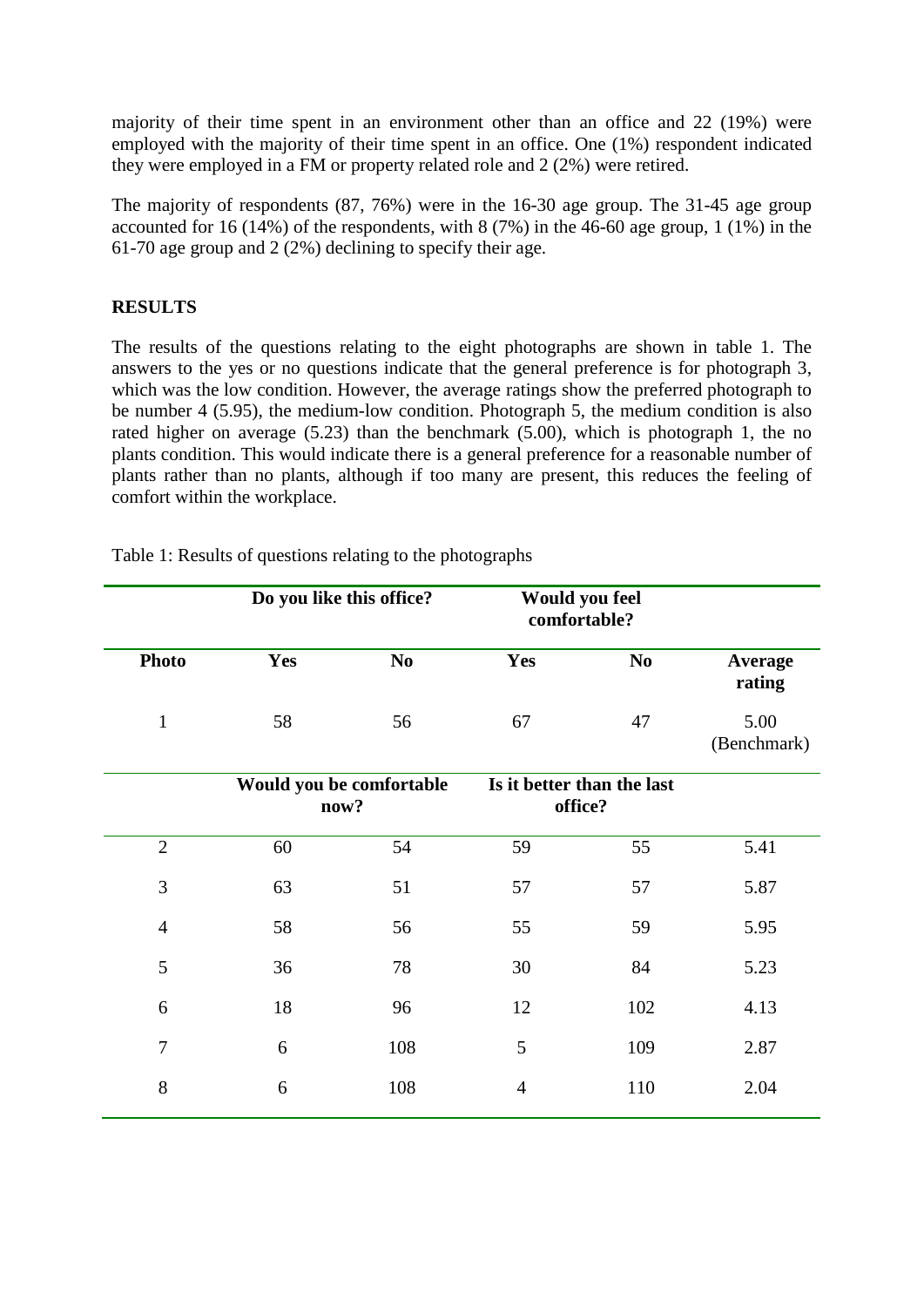Previous studies have found a gender split in workplace perceptions, for example, Shibata and Suzuki (2002), Goodrich (1982) and Wells (2000). The ratings given to the photographs in this study also uncover gender differences in the preference for plants in the workplace as shown in table 2. The females gave higher ratings than the males for photographs 3 and 4, the low and medium-low conditions. The ratings concurred for photographs 5, 6 and 8, the medium, medium-high and very high conditions. However, the males gave a higher rating to photograph 7, the high condition, than did the females.

| Photo  | $\mathbf{1}$ | $\overline{2}$ | 3    | $\overline{4}$ | 5 <sup>5</sup> | 6    | $\tau$ | 8    |
|--------|--------------|----------------|------|----------------|----------------|------|--------|------|
| Male   | 5.00         | 5.41           | 5.82 | 5.95           | 5.00           | 4.00 | 3.00   | 2.00 |
| Female | 5.00         | 5.36           | 6.08 | 6.16           | 5.00           | 4.00 | 2.00   | 2.00 |

Table 2: Average ratings by gender

It was also considered likely that there would be perceptual differences depending on participants' occupation and previous experience of particular working environments. The highest average ratings were given by those employed in environments other than offices, followed by those employed in offices and the lowest ratings given by students. Of those who worked in FM or property roles and retired participants, the sample was not of significant size to give a meaningful average rating.

These results may also be affected by the age group of the participants, particularly as the majority of the students were in the 16-30 age group. An analysis of the results by age group shows that the 46-60 age group has a greater preference for higher numbers of plants, followed by the 31-45 age group, with the 16-30 age group having a preference for lower plant numbers. It was not possible to determine a meaningful average for the 61-70 age group due to the small sample size.

On the question regarding whether or not participants had previously considered the need for plants in the workplace, 50 (44%) respondents indicated they had while 64 (56%) responded no to this question. On the question regarding whether respondents would prefer air quality to be managed using mechanical methods or natural methods, i.e. plants, 69 (61%) preferred plants while 35 (31%) preferred mechanical. Ten (8%) respondents declined to comment. Interestingly, however, out of the 35 respondents who preferred mechanical methods, 32 (91%) of these were students. Given that the students were all studying built environment courses, this result may be due to prior experience or knowledge of air quality management among the students. Among all the student responses (85) there was still an overall preference for plants though with 45 (53%) preferring plants and 32 (38%) mechanical with 8 (9%) not specifying a preference.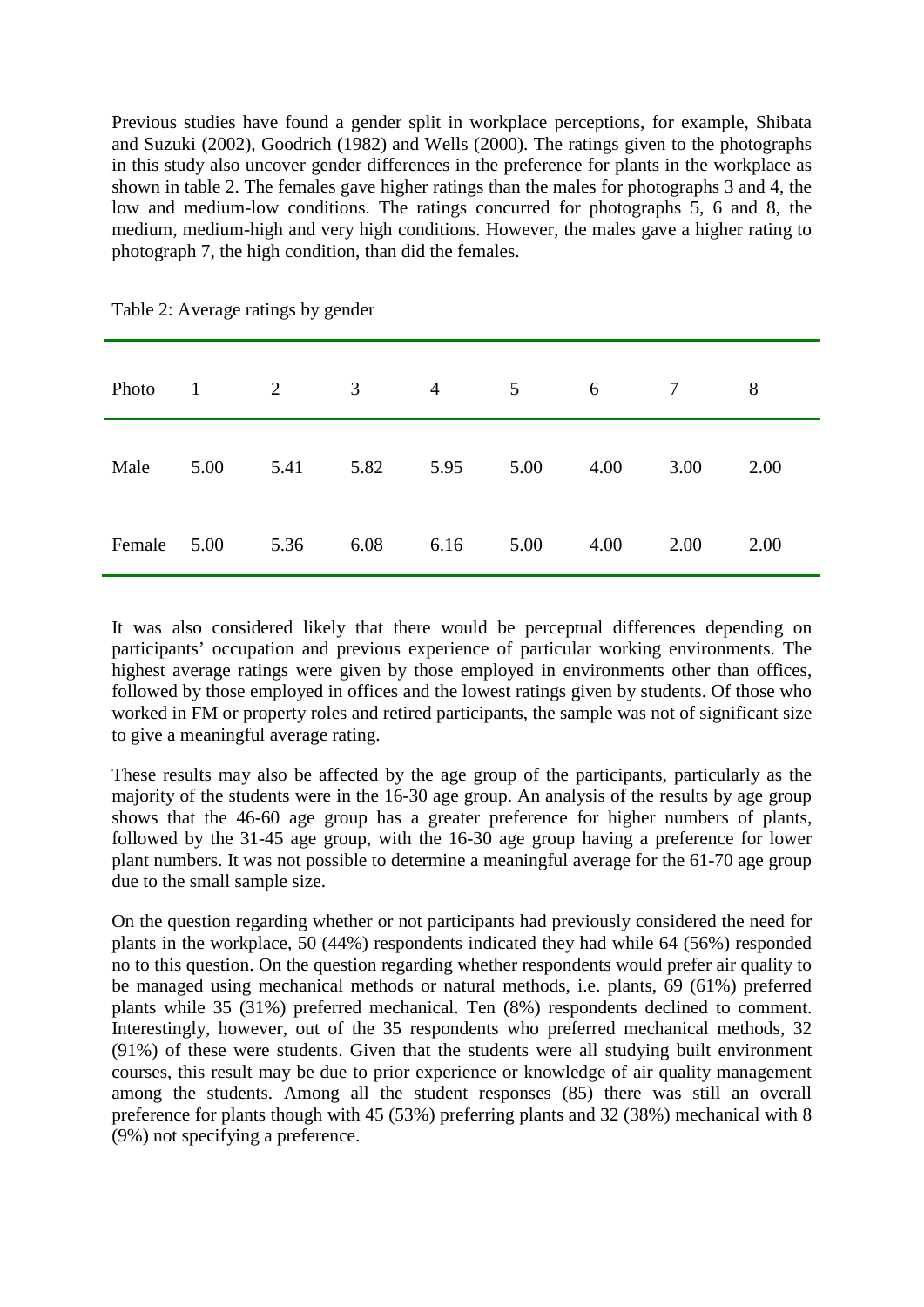It was anticipated that those respondents who were smokers may be less concerned about the quality of air within the workplace than non-smokers. This was not found to be significant however. Only 12 (39%) of the 31 smokers who completed the survey indicated that they felt this exercise was pointless. Among all respondents, 48 (42%) indicated that they felt the exercise was pointless and 20 (42%) of these indicated they felt it was still pointless after completing the survey.

## **RESEARCH LIMITATIONS**

For convenience, the participant sample consisted mainly of students. This meant also that the majority of respondents were male and in the 16-30 age group. It is also likely that many students have little or no work experience, particularly in offices, although they may have had prior knowledge of the subject area as they were studying Built Environment courses. It would be useful to widen the participant range to investigate perceptions of participants of other occupations and age groups and to obtain a more representative sample.

### **CONCLUSIONS**

This study confirms the general preference for a reasonable number of plants in office environments among the participants. The low and medium-low conditions were preferred to the no plant condition but the medium condition was also rated higher on average than the no plant condition.

As expected, a gender split was discovered with female participants generally preferring more plants to male subjects. However, it would have been useful to consider results from a larger female participant sample to increase the integrity of these results.

The results were also affected by the occupation of the participants with those employed in environments other than offices preferring the most plants, followed by those employed in offices and finally students, preferring the least number of plants. These differences may be due to previous knowledge or experience gained dependant on the occupation of the participants.

Results differed by age group with the 46-60 group preferring most plants, followed by the 31-45 age group and the 16-30 group preferring lower numbers of plants.

A general preference was also found for indoor air quality to be managed using natural methods such as plants rather than mechanical methods although the majority who opted for mechanical methods were students. Again, this may be down to previous knowledge gained on their courses.

The results show that there is a general preference for plants within offices, which indicates there is a likelihood of plants having a beneficial effect on organisational performance. It is likely that building users will derive psychological benefits from natural elements within, which may increase productivity. However, further research is required and it would be useful to undertake some physical tests rather than relying purely on self-reporting.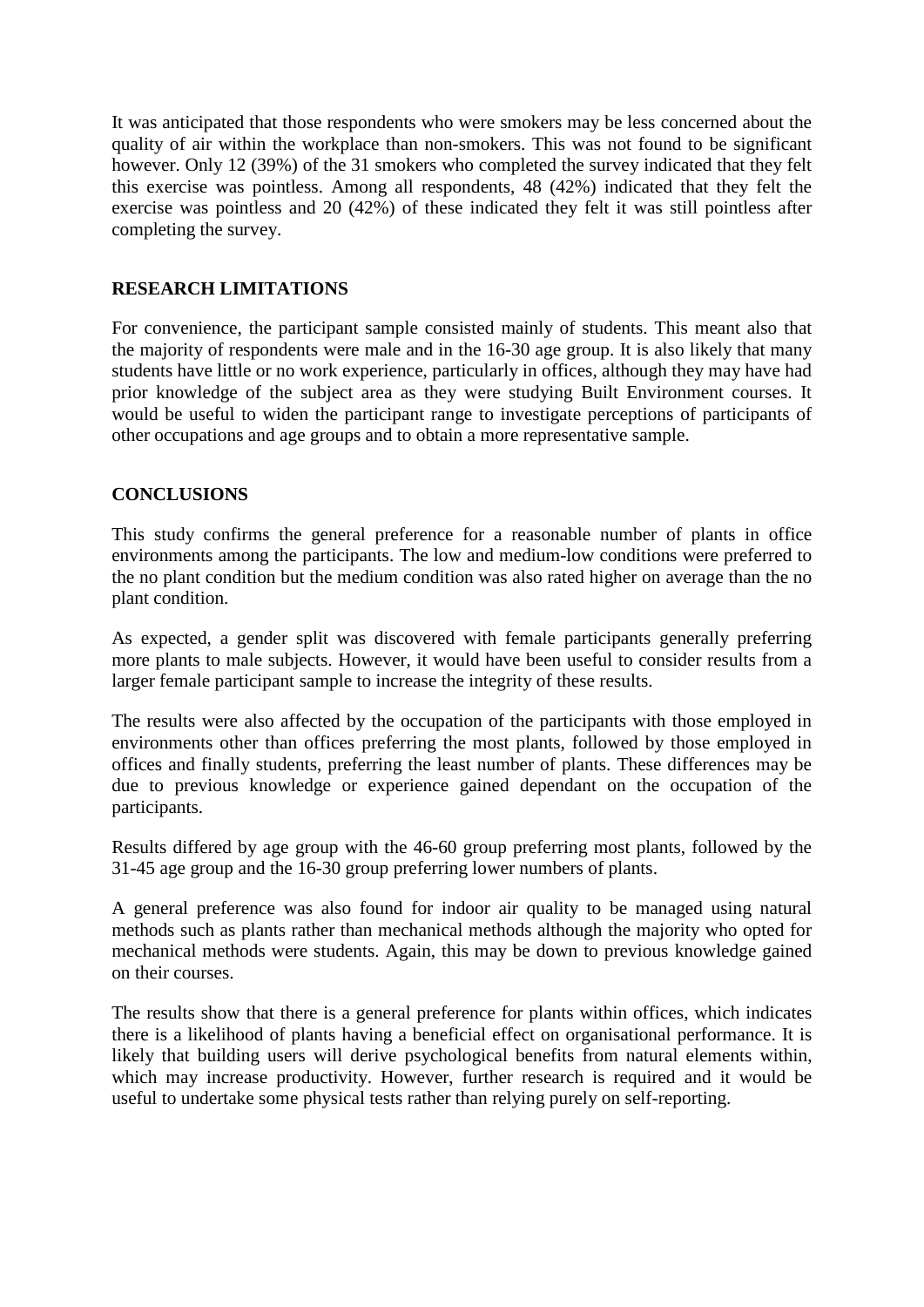## **REFERENCES**

Duvall-Early, K., Benedict, J. (1992) "The relationships between privacy and different components of job satisfaction", Environment and Behavior, Vol. 24 No. 5, pp. 670-679.

Goodrich, R. (1982), "The Perceived Office: The Office Environment as Experienced by its Users", in: Wineman, J. (1986) Behavioral Issues in Office Design, Van Nostrand Reinhold, New York, pp. 109-133.

He, C., Morawska, L., Taplin, L. (2007) "Particle emission characteristics of office printers", Environmental Science and Technology, Vol. 41 No. 17, pp. 6039-6045.

James, P. (2007), "Indoor green space: influences your health", available at: <http://www.rgc.salford.ac.uk/peterbarrett/p/?s=10&pid=6>

Kaplan, R. (1993) "The role of nature in the context of the workplace", Landscape and Urban Planning, Vol. 26 No. 1-4, pp. 193-201.

Kupritz, V. (1998) "Privacy in the workplace: The impact of building design", Journal of Environmental Psychology, Vol. 18 No. 4, pp. 341-356.

Larsen, L., Adams, J., Deal, B., Kweon, B., Tyler, E. (1998) "Plants in the workplace: The effects of plant density on productivity, attitudes and perceptions", Environment and Behavior, Vol. 30 No. 3, pp.261-281.

Maher, A., von Hippel, C. (2005) "Individual differences in employee reactions to open-plan offices", Journal of Environmental Psychology, Vol. 25 No. 2, pp. 219-229.

Pech, R., Slade, B. (2006) "Employee disengagement: Is there evidence of a growing problem?", Handbook of Business Strategy, Vol. 7 No. 1, pp. 21-25.

Roelofsen, P. (2002) "The impact of office environments on employee performance: The design of the workplace as a strategy for productivity enhancement", Journal of Facilities Management, Vol. 1 No. 3, pp. 247-264.

Serpa, A. Muhar, A. (1996) "Effects of plant size, texture and colour on spatial perception in public green areas – a cross-cultural study", Landscape and Urban Planning, Vol. 36 No. 1, pp. 19-25.

Shibata, S., Suzuki, N. (2002) "Effects of the foliage plant on task performance and mood", Journal of Environmental Psychology, Vol. 22 No. 3, pp. 265-272.

Sundstrom, E., Herbert, R., Brown, D. (1982a) "Privacy and communication in an open-plan office", Environment and Behavior, Vol. 14 No. 3, pp. 379-392.

Sundstrom, E., Town, J., Brown, D., Forman, A., McGee, C. (1982b) "Physical enclosure, type of job and privacy in the office", Environment and Behavior, Vol. 14 No. 5, pp. 543- 559.

Wells, M. (2000) "Office clutter or meaningful personal displays: The role of office personalization in employee and organizational well-being", Journal of Environmental Psychology, Vol. 20 No. 3, pp. 239-255.